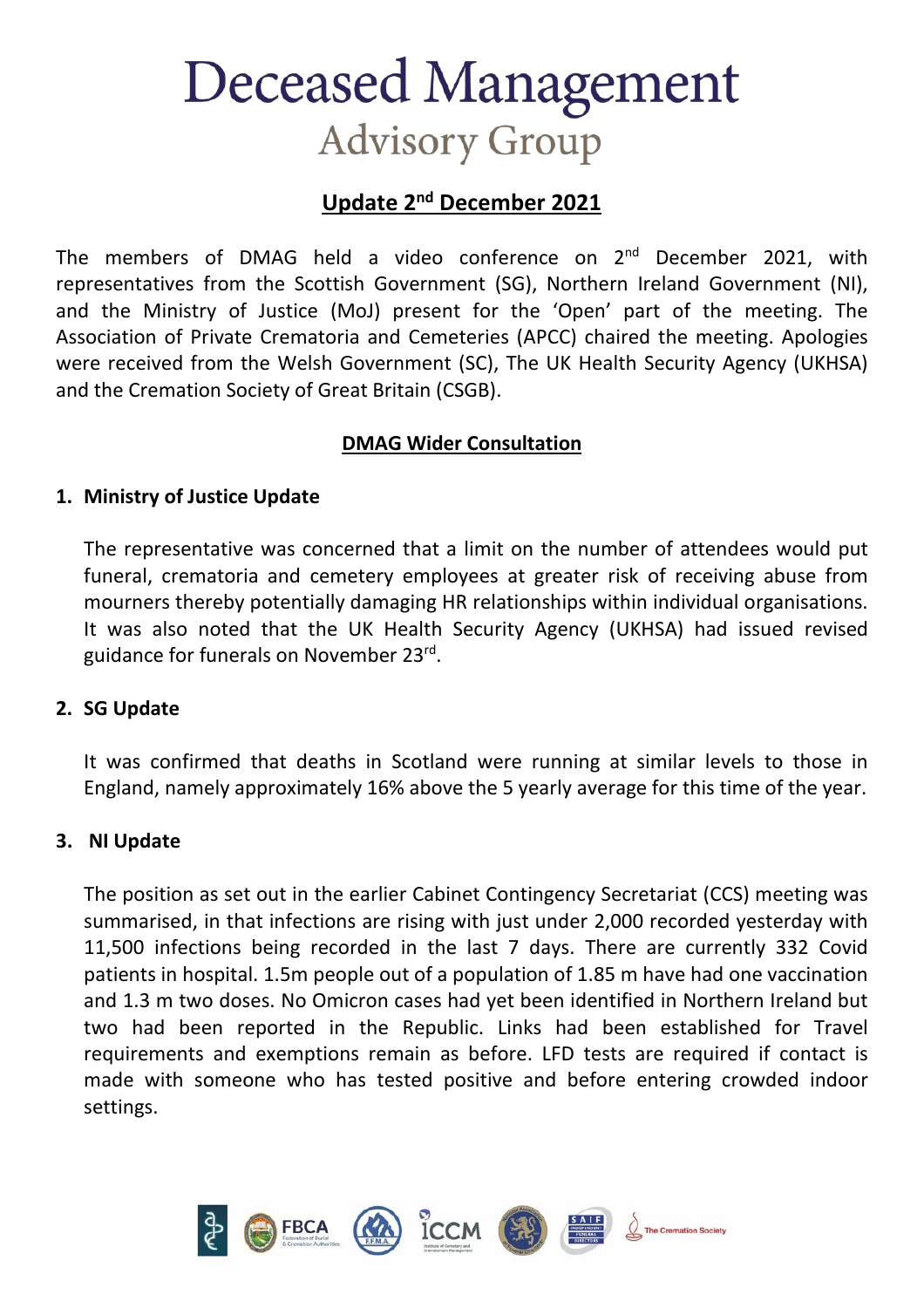# **Deceased Management Advisory Group**

## **DMAG Closed Meeting**

### **1. Notes from previous meeting.**

Notes from the meetings held on  $4<sup>th</sup>$  and  $25<sup>th</sup>$  November respectively and as amended were approved by those present.

## **2. Items for future meetings with Cabinet Office/Devolved Governments.**

The FFMA thought that CCS seemed to be constantly reinventing the wheel as one of the current difficulties was the continual staff changes which regularly take place and result in appointments of staff who have no background in, or apparent knowledge of the 'Death Care Sector' and who do not appear to have received a proper induction into their new posts. It was also noted that very few of our original contacts from when meetings began in March 2020 are still in post. It was agreed that APCC would draft a note to Peter Tallantire for members' approval expressing our collective concerns in this regard.

A discussion ensued on the 'compulsory' wearing of masks and while it was agreed that every effort would be made to ensure compliance, it would not be possible to absolutely insist on it, taking into account the strength of the protests - occasionally accompanied by violence - both in the UK and in Northern Europe as this would put staff at too much of a risk. It had been confirmed in the earlier meeting, that because they are categorised as 'retail' masks should be worn inside funeral directors' premises, although it was acknowledged that flexibility would need to be exercised when people became upset, for example when arranging the funeral or viewing the deceased. SAIF recalled that early editions of the guidance in relation to visits to funeral directors' premises included a concession in respect of wearing of masks in funeral homes and it was agreed that a reminder of this dispensation would be included in the proposed note to Peter Tallantire.

### **3. Any other Business**

The NAFD reported that they had received complaints from members in relation to instances of crematoria issuing frequent revisions to their pricing structures which meant that funeral directors had to reprint the hard copy price lists that they issue to